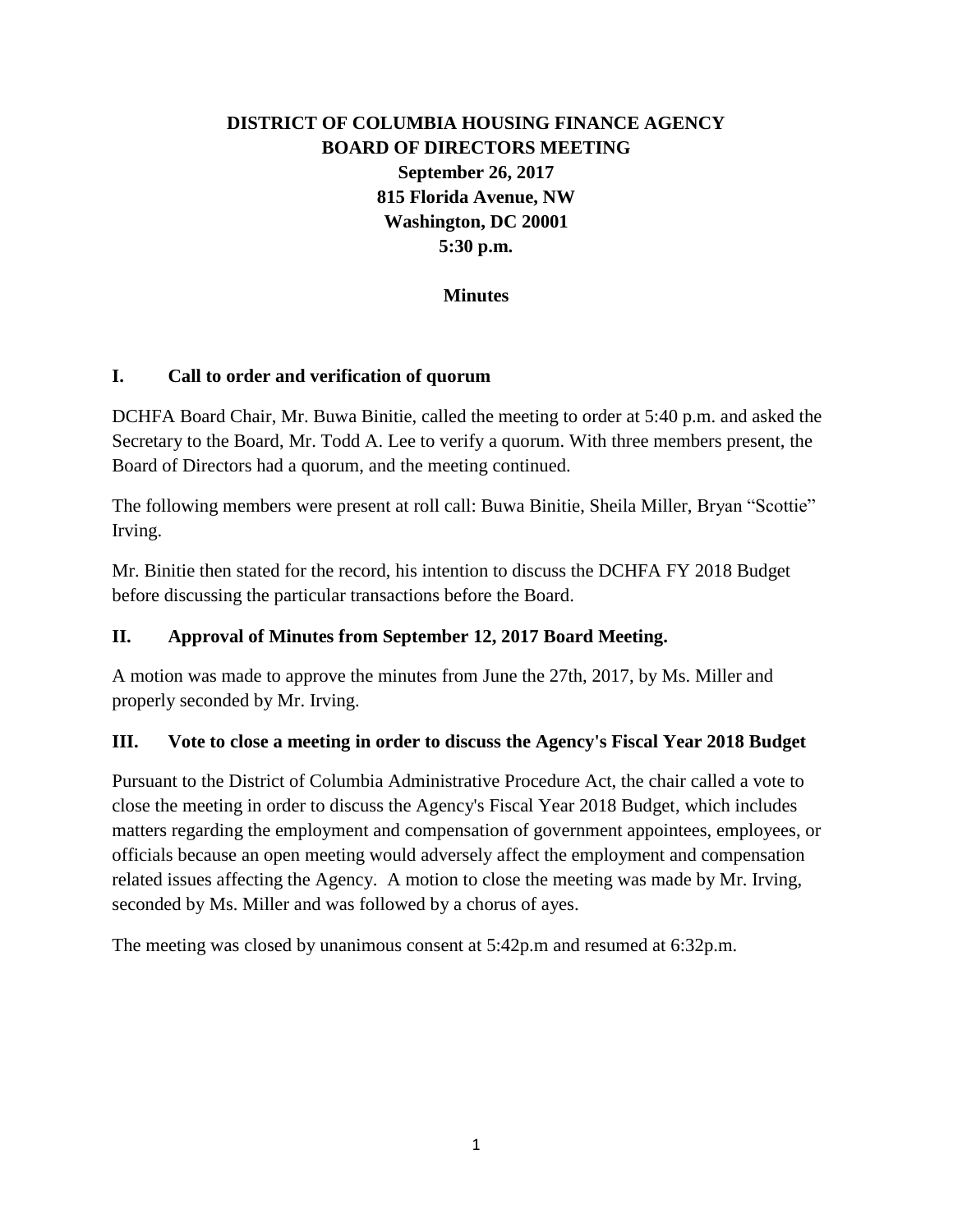## **IV. Consideration of DCHFA Resolution No. 2017-20(G) for the approval of the Agency's Fiscal Year 2018 Budget**

The chair called for a vote on the resolution with the caveat that the operating budget increase from \$11,991,189 to \$12,291,189 and that the Agency increase its charitable giving line item by \$300,000.

A motion to approve the resolution was made by Ms. Miller and seconded by Mr. Irving, and was followed by a chorus of ayes. The motion carried.

# **V. Vote to close the meeting to discuss the approval of the Wah Luck House, Tivoli Gardens, and the Parkway Overlook Apartments transactions.**

Pursuant to the District of Columbia Administrative Procedure Act, Mr. Binitie called for a vote to close the meeting in order to establish, discuss or instruct the Agency as a public body, its staff or negotiating agents concerning a position to be taken in negotiating the price or other material terms of the Wah Luck House, Tivoli Gardens, and the Parkway Overlook Apartments transactions. A motion to close the meeting was made by Mr. Irving, seconded by Ms. Miller and was followed by a chorus of ayes.

The meeting was closed by unanimous consent at 6:43p.m and resumed at 7:55p.m.

## **VI. Consideration of DCHFA Eligibility Resolution 2017-22 Wah Luck House**

Bobvala Tengen, DCHFA Multifamily Loan Underwriter introduced developer representatives Andrew Agetstein and Wes Gassert.

Mr. Binitie requested details from the developer on the proposed tenant-in-place plan associated with renovation of the subject property, specifically, the scope of construction and the anticipated time of tenant vacancy to accommodate; and whether there are residents who for health related reasons may not withstand the disruption of temporary relocation. Mr. Binitie also inquired on how the project will be staged. Mr. Agetstein spoke to his and Mr. Gassert's prior extensive experience with what he termed "daily relocation." He also discussed the team of architects and general contractors on this project have worked for him on other tenant-in-place projects, and have established a "model" for efficient completion. He then gave an illustrative example in which tenants on a particular floor are asked to vacate their apartments from 8:00a.m. to 4:00p.m. during periods of construction. Mr. Agetstein made mention of US Housing and Urban Development (HUD) requirements relating to the habitability of units, before reiterating the existence of an established "model" for completion of this type of project. He then discussed a contingency whereby units lost by attrition will remain vacant to accommodate longer term (i.e. overnight) relocations that occur as a result of unforeseen circumstances. Mr. Agetstein admitted that given the ongoing transition in ownership to the developer, he had not assessed the number of residents with physical disabilities and in need of extra relocation assistance. He then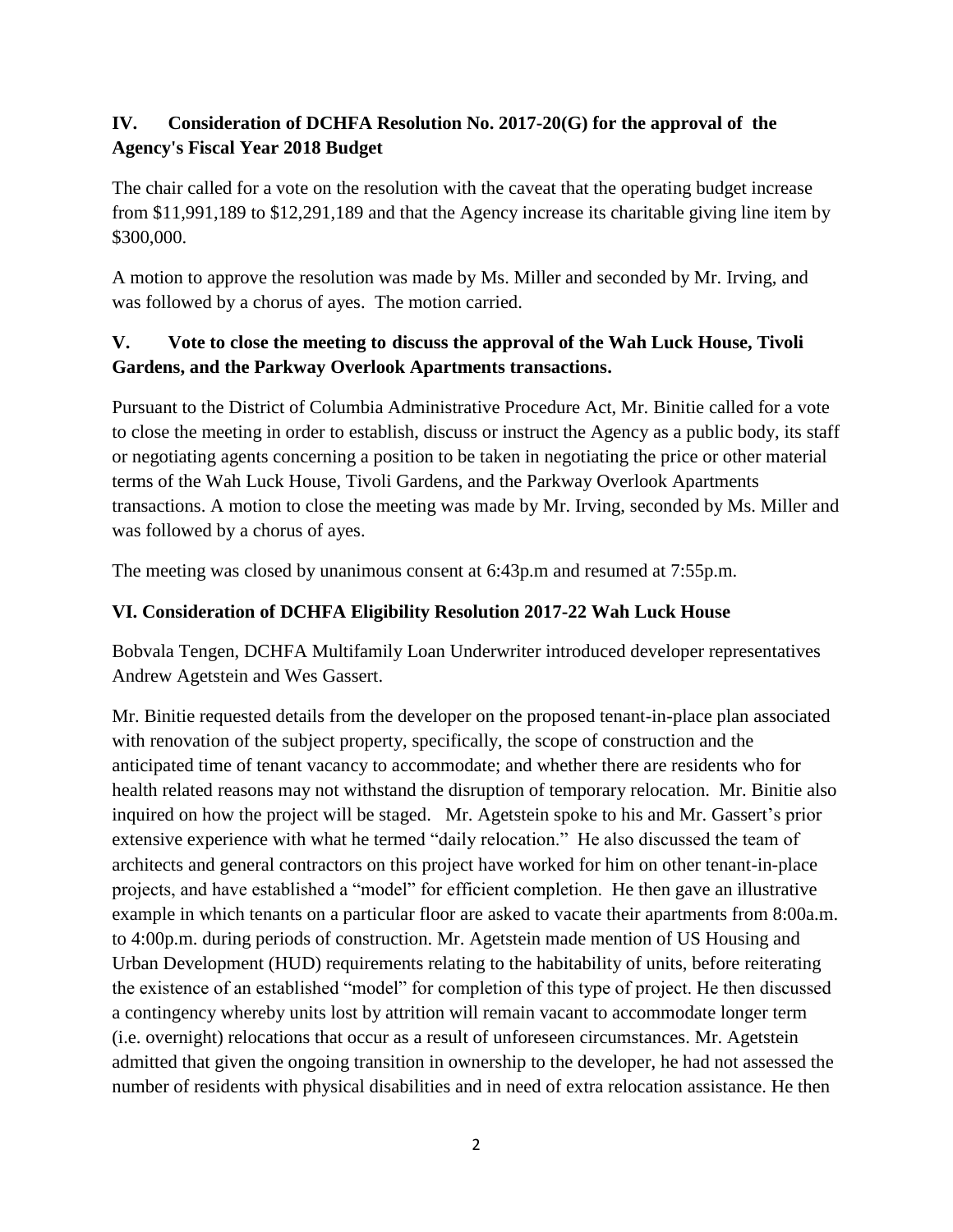discussed that contractors would be prepared to assist with packing and moving household items on behalf of incapable tenants. Mr. Binitie requested that the developer provide the tenant-inplace relocation plan to DCHFA staff.

After calling for additional questions, Mr. Tengen inquired on the location of construction staging. Mr. Agetstein indicated that there is ample space in the community room for staging of materials during construction. He then mentioned that the community space will ultimately be converted to a medical clinic.

Mr. Binitie inquired on the relationship of the developer to the subject property landowner. Mr. Agetstein discussed the means by which the Washington Chinatown Development Corporation (WCDC) received the site from the District of Columbia government, and worked with NHP to erect the subject property. NHP along with its portfolio was sold to Aimco. By virtue of prior employment at Aimco, Mr. Agetstein is familiar with the property. Aimco is now selling the property to the applicant developer. Mr. Agetstein discussed his partner, an unnamed woman who he termed "the Mayor of Chinatown." Mr. Agetstein then discussed the existing 75-yesr ground lease to expire in 2056.

Mr. Irving inquired on Certified Business Enterprise (CBE) participation. Mr. Agetstein discussed current efforts to secure bids with CBE participation in mind. Mr. Agetstein has connected the general contractor to local contractors with whom he has worked in the recent past.

The chair called for a vote on the resolution. A motion to close the meeting was made by Ms. Miller, seconded by Mr. Irving. All present members voted in the affirmative. The motion carried.

### **VII. Consideration of DCHFA Eligibility Resolution 2017-23 Tivoli Gardens**

Mr. Binitie referenced DCHFA underwriter presentation made in closed session and stated his intention that the open deliberation begin with an inquiry of the development team.

Calvin Jones III, DCHFA Multifamily Loan Underwriter introduced developer representatives Avi Factor and Reverend Jim Dickerson, also Eric Rome, counsel for the tenant's association.

Citing the notable number of "over income" tenants, Mr. Biniite inquired on the relocation plan and strategy for the site. Mr. Factor responded that the property is overcrowded. Mr. Binitie requested that the matter be resolved prior to Final Bond.

Mr. Jones then inquired on the logistics related to hospitality units and the need for certain immediate repairs at the site. Mr. Factor responded that immediate repairs would be completed within four weeks, and that the funds to complete that work came out of the developer's equity. He added that the minor repairs would keep the building safe and habitable through the winter and through funding and commencement of construction.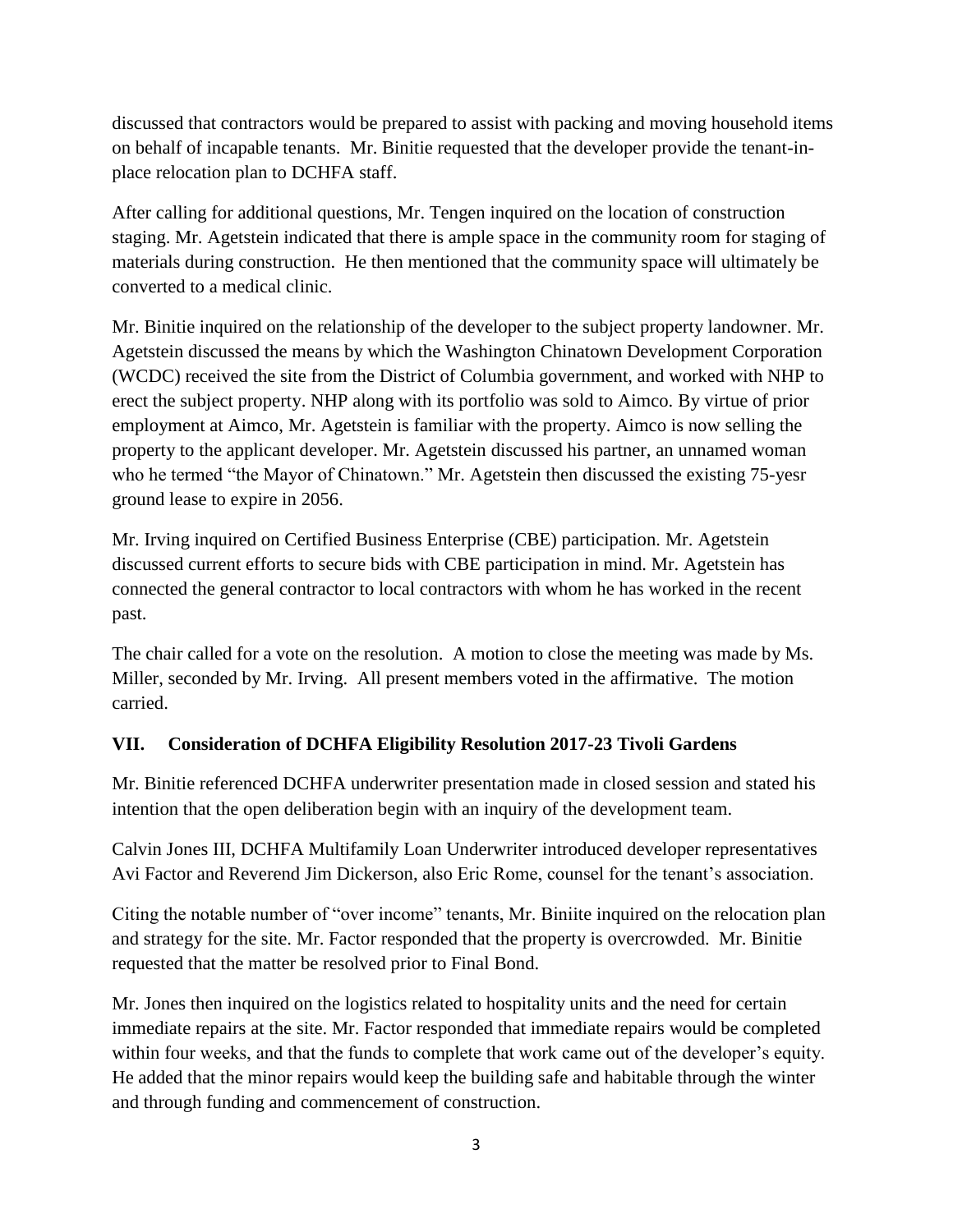Mr. Binitie asked whether DCHFA staff has a copy of the completed site's physical needs assessment. Mr. Factor indicated uncertainty of inclusion in his application binder, but pledged to make it available. Mr. Irving expressed his desire to see the document.

At further inquiry by Mr. Binitie, Mr. Factor confirmed that immediate health and safety issues indicated in the report would be immediately addressed, adding that repair of those items was a condition of DC Department of Housing and Community Development (DHCD) funding. Reverend Dickerson indicated that the developer's repair of those health and safety items is roughly one half to three-quarters complete.

Mr. Binitie inquired on the rationale behind the sizing of the property's one-bedroom units, which he termed "small in nature." Mr. Factor responded that the need for larger units to accommodate families at the property necessitated the reduced size of the one-bedroom units. He added that the developer would likely conduct a re-evaluation of family sizes at the property and a "tweaking" of the rehab scope before application for construction financing through DHCD. He expects to have comprehensive information upon which to base tweaks to configuration by the middle of October, 2017.

Mr. Binitie expressed his desire to postpone detailed discussion of unit size and configuration until those items are finalized. He then indicated that an accurate census of current residents notwithstanding, the issues of certification and application of the Uniform Relocation Act (URA) must also be resolved prior to further in-depth conversation. Mr. Binitie then requested that the developer have specific plans to deal with each of the aforementioned issues by the time of Final Bond.

The chair called for a vote on the resolution. A motion to close the meeting was made by Ms. Miller, seconded by Mr. Irving. All present members voted in the affirmative. The motion carried.

#### **VIII. Consideration of DCHFA Eligibility Resolution 2017-24 Parkway Overlook**

At Mr. Lee's request, the following members of the development team introduced themselves: Kimberly Black King, Chief Development Officer, DC Housing Authority (DCHA); Kerry Swizer, Deputy Director, DCHA; Thomas Jones, Project Manager, DCHA; Alistair Smith, Project Manager, DCHA.

Mr. Binitie inquired on the status of finding a general contractor, and stated the Board's requirement that a fully executed contract with an owners representative be in place before Final Bond.

Mr. Lee inquired on the status of permits. The question was not immediately answered.

Mr. Irving asked whether on a previous occasion, the developer required assistance with a prior project. Mr. Jones asked whether Mr. Irving was referring to Highland Dwellings. Mr. Binitie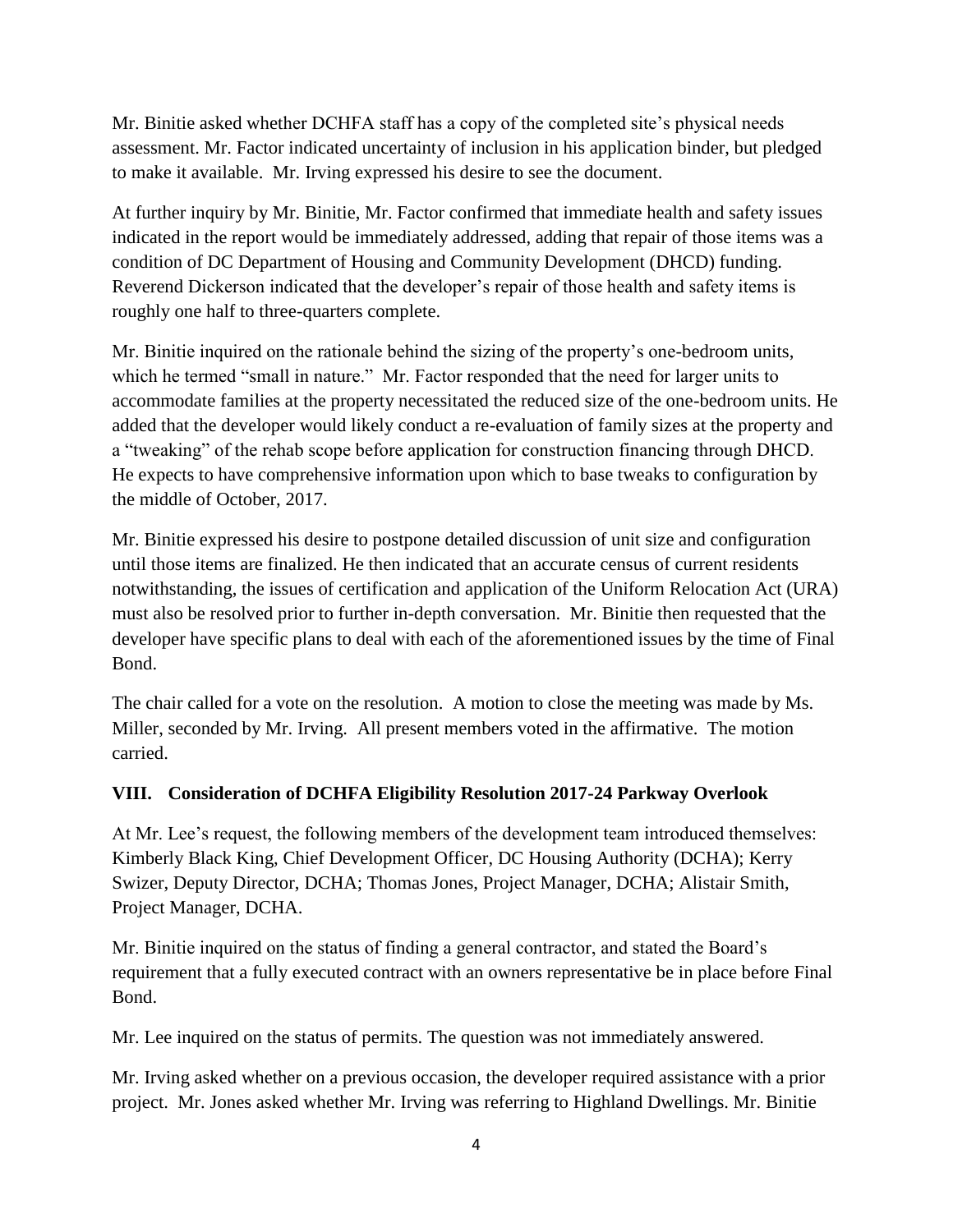answered in the affirmative. Mr. Jones indicated that the developer terminated the general contractor for non-performance. He added that Wells Fargo, the debt and equity provider on the subject transaction, is comfortable with the deal based on the developer's aforementioned action on the Highland Dwellings transaction. He went on to state that the entire property is leased and the developer intends to achieve permanent financing on the property by year-end 2017. Mr. Binitie inquired on the status of public documents on the Highland transaction. Mr. Jones responded that the developer is aiming for an end of 2017/early 2018 closing of escrow.

In response to the earlier inquiry regarding permitting, Mr. Jones responded that civil permitting was just underway and DC Department of Transportation (DDOT) permits were signed off on. DC Water and DC Department of Energy and Environment (DOEE) approvals were expected within roughly two weeks. Per Mr. Jones, the developer expects completion of permitting by the end of October/early November. Mr. Binitie asked whether the only remaining approval is zoning. Mr. Jones responded in the affirmative.

Mr. Irving recounted the history of the project and its "difficulties in [the] community." He then inquired on the status of contact with past residents and future community residents. Mr. Jones responded that the developer is working with a local nonprofit to engage residents at the property on health and job training. Additionally, with the assistance of 55 project-based vouchers, the developer is working to rehouse 180 former resident families at the property. He added that the developer is working to assess families and determine potential "gang issues," a move that Mr. Irving termed "critical."

Mr. Binitie asked whether the project based vouchers at the site were converted to tenant-based vouchers at tenant relocation. Mr. Smith answered in the affirmative, specifying that the conversion occurred in 2008. The end result is a project with 25 percent project-based voucher units. Former residents holding tenant-based vouchers are given priority.

Mr. Irving stated that this is the second project undertaken by the developer that did not involve a co-developer, and inquired on the reasoning behind the move. Mr. Jones sited the need to raise revenue, and confidence that the developer can develop certain projects on its own, as well as the direction provided by the DCHA Board of Directors.

Mr. Irving then stated for the record, his dissatisfaction with actions taken by the developer Agency, DCHA against individuals at unrelated properties.

Citing the remote location and configuration of the site, Mr. Binitie inquired on planned developer strategies to mitigate/abate criminal activity. Mr. Smith cited creation of a more vibrant community center, planned placement of patios, and the removal of 44 of the site's most difficult to manage units necessitated by a DC Water capital improvement project. He also discussed landscaping, 24 hour security onsite, and cameras.